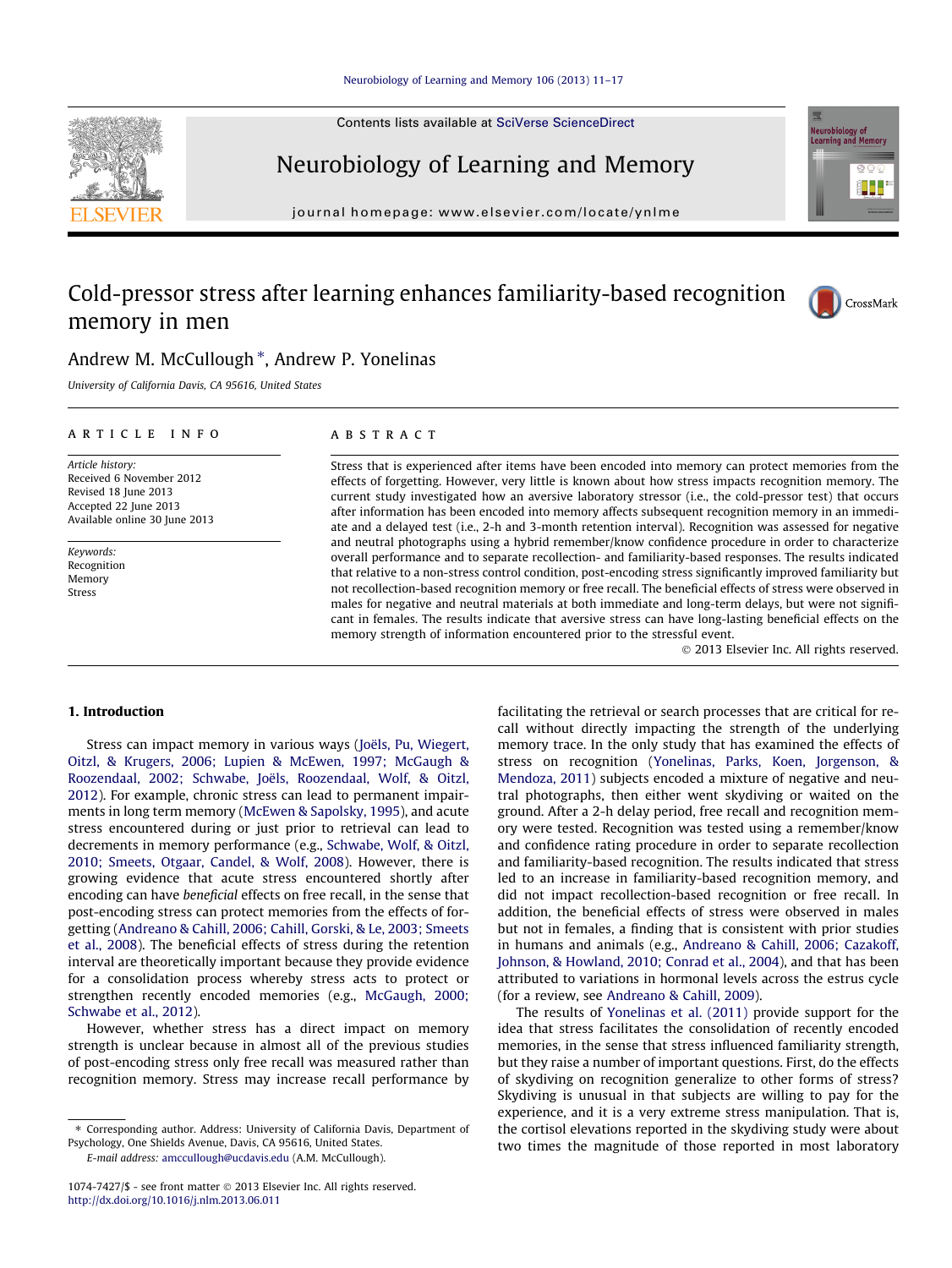studies of stress and memory which have used either the coldpressor test, in which an arm is held in ice water, or various types of socially-induced stress. Whether recognition memory performance benefits from a stressor such as the cold-pressor test is unknown.

Second, an unexpected finding in the skydiving study was that while stress improved memory for neutral materials, it did not significantly affect memory for negative materials. This contrasts with several previous studies of recall which suggested that stress has larger effects on negative than neutral materials (e.g., [Cahill](#page--1-0) [et al., 2003; Smeets et al., 2008](#page--1-0)). Importantly, memory performance for negative materials was quite high in the study by [Yonelinas et al. \(2011\)](#page--1-0), and so high levels of performance may have concealed effects of stress on memory for negative materials.

Third, to what degree is the stress-related enhancement of memory maintained across time? [Yonelinas et al. \(2011\)](#page--1-0) tested memory 2 h after the stressor (a time that was sufficient to allow cortisol levels to return to normal levels), and found that stress affected familiarity-based recognition, but not recollection or recall. However, prior studies reporting effects of stress on recall have used longer delays, such as 1 day [\(Smeets et al., 2008](#page--1-0)), 48 h ([Beckner,](#page--1-0) [Tucker, Delville, & Mohr, 2006\)](#page--1-0), or 1 week [\(Cahill et al., 2003\)](#page--1-0). Whether the beneficial effects of stress on familiarity-based recognition are maintained across a longer delay is unknown. Moreover, it is possible that the beneficial effects of stress on recollection and recall simply require more time to emerge. Thus, it is critical to determine the effects of stress across short and long delays.

The current study examined the effect of post-encoding stress on recognition, using the cold-pressor test. The primary questions were whether recollection or familiarity would be enhanced by post-encoding stress induced by the cold-pressor test, whether stress would benefit memory for both negative and neutral materials, and whether any such effects would be maintained across a long retention interval. In addition, because prior studies have indicated that the stress effects are more robust for males than for females (e.g., [Andreano & Cahill, 2006](#page--1-0)) we included both males and females to determine if the stress effects were modulated by sex. Participants first encoded negative and neutral pictures, then completed either a stress-induction procedure (i.e., cold-pressor with ice water) or a non-stress control procedure (i.e., warm water). After a 2 h delay, recall and recognition for the pictures was tested. To reduce possible ceiling effects, the presentation rate during the study phase was shorter than that used by [Yonelinas](#page--1-0) [et al. \(2011](#page--1-0); i.e., 800 vs. 2000 ms/image). A remember/know confidence procedure was used to separate the effects on recollection and familiarity-based recognition. Finally, subjects were brought back to the lab several months later and received a second set of recall and recognition tests for the originally-encoded target materials.

### 2. Methods

### 2.1. Participants

A total of 40 undergraduates (20 female) were recruited from an online participant pool, and received Psychology course credit for participating. All testing was conducted between 11:00 and 15:00 h. We chose the 11:00–15:00 testing period to avoid the rapid decline of cortisol associated with waking up [\(Lommer et al.,](#page--1-0) [1976\)](#page--1-0), and to facilitate comparisons to other related studies that had tested at this time (e.g., [Yonelinas et al., 2011\)](#page--1-0). Twenty subjects (10 female) were assigned to the stress group (Mean age = 19.2 years, Mean years education = 13) and twenty (10 female) were assigned to the control group (Mean age = 19.7 years, Mean years education = 13.5). Three participants reported use of

oral contraceptives (1 stress, 2 controls), but excluding these subjects did not influence the pattern of results. All 40 subjects were contacted for a follow-up session. Twenty-one subjects (11 female) returned for the long-term memory assessment, for which they were paid \$30. Ten had been originally assigned to the control condition (5 female), and eleven had been assigned to the stress condition (6 female). None of our subjects reported use of tobacco or medications. The study was approved by the Internal Review Board at the University of California, Davis.

### 2.2. Stimuli

The current study used a set of 368 pictures, half neutral and half negative, that was used in previous research [\(Yonelinas](#page--1-0) [et al., 2011](#page--1-0)). The pictures were selected primarily from the International Affective Photo Series (IAPS) based on their standard scores of emotional arousal and emotional valence [\(Lang, Bradley, &](#page--1-0) [Cuthbert, 2008\)](#page--1-0), as well as from our own set (to balance the two sets for factors such as visual complexity, color, and the presence of humans). Images were approximately 315 pixels square, with minor variation in size and shape. Eight of the images were used as example trials: two prior to encoding and six prior to the recognition task. In the encoding phase, 60 neutral and 60 negative pictures were presented to each participant in a random order. In the initial recognition test, each participant was presented with 120 studied images and 120 new images (60 neutral) in a random order. Participants who returned for the long-term assessment were presented with the 120 studied images and the remaining 120 new images (60 neutral).

### 2.3. Procedure

The procedure is illustrated in [Fig. 1.](#page--1-0) After providing informed consent, participants provided a baseline saliva sample. The participant was offered a piece of gum and produced approximately 3 mL of saliva into a Salivette tube. Then the participant completed an incidental encoding procedure, in which 120 IAPS pictures (60 neutral, 60 negative) were presented via computer (using e-Prime 2.0) and the participant rated each picture for visual complexity. Each picture was presented for 800 ms, after which the participant had up to 2000 ms to respond. After an inter-trial interval of 500 ms, the next trial was initiated. These ratings were not analyzed. The participant completed questionnaires for approximately 10 min, providing demographic, medical, and sleep-related information.

Each participant then completed the cold-pressor test or a control task. The participant submerged their non-dominant arm in either an ice-water bath ( $M = 0.6$  °C) or tepid water ( $M = 23.4$  °C). The participant was instructed to keep their arm submerged for 3 min, or as long as possible, and to refrain from talking during the task. After a 20 min delay, a second saliva sample was taken. This was followed by a 1 h delay before a third saliva sample was taken. During the delay period, the participant was permitted to drink water (but not to eat), and was permitted to read or complete course work so long as it did not involve viewing pictures. Finally, the participant completed a recall and a recognition test.

The participant was given 10 min to recall as many pictures as possible by writing short descriptions of studied pictures. The recall test was followed immediately by a recognition test in which a mix of 120 studied and 120 new pictures were presented for 1500 ms each. Participants rated each picture as either being Recollected, or on a scale of  $1-5$ , in which  $1 = S$ ure new and  $5 = S$ ure old. After the participant responded, a 500 ms interval preceded the subsequent trial.

For the long-term assessment, the testing procedure was identical to the initial test phase. That is, upon arriving to the lab and giving informed consent, participants were given 10 min to recall